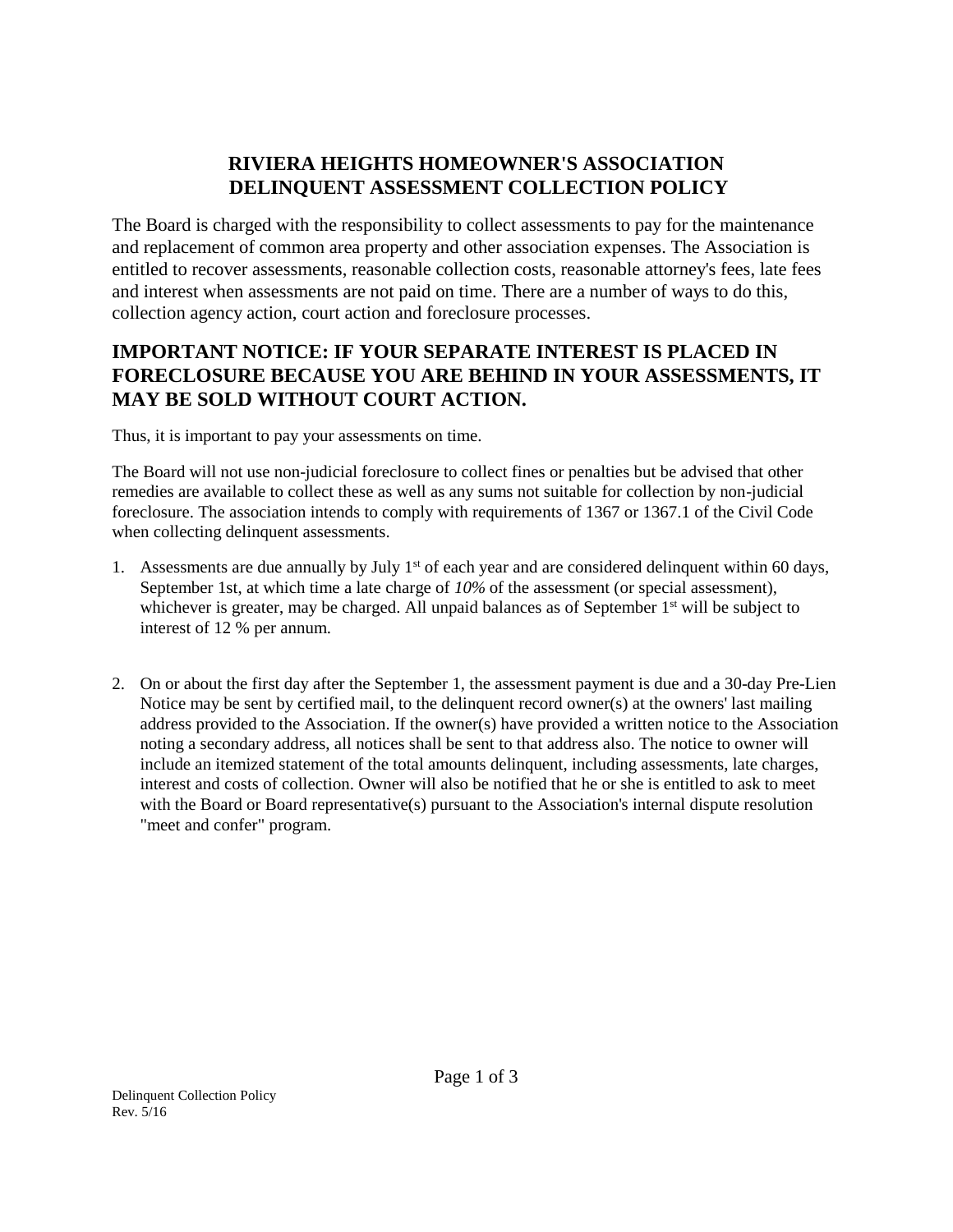- 3. On or after the 30th day after the Pre-Lien Notice is sent, the Association may record a lien on the property to secure the debt; however, there are limitations prohibiting foreclosure at this time (see paragraph 4). On or after any assessment or other amount due becomes delinquent; the Board also has the right to turn the homeowner's delinquent account over to a credit agency for recovery action or file an action in small claims court to collect the sums due. All Board discussions related to the owner's situation shall be held in executive session. The decision to file an action in court and/or record a lien shall be made by the Board of Directors in an open meeting, by majority approval. The action shall be recorded in the minutes of the meeting referring to the property by parcel number, and not by name of owner.
- 4. If all sums secured by the lien are not paid in full within thirty (30) days after recordation of the lien, and at the point the amount of delinquent regular or special assessments reaches \$1,800.00 [not including any accelerated assessments, late charges, fees and costs of collection, attorney's fees, or interest] or has been delinquent more than 12 months, the Board may vote on the decision to foreclose the lien (which involves recording a Notice of Default and following statutory procedures to foreclose). The decision shall be noted in the minutes of an open meeting by parcel number [although the discussion on the action, which is disciplinary in nature, may be held in executive session to protect the owner's privacy in the Board's discretion]. A Board vote to approve foreclosure of a lien may not take place less than 30 days prior to any public sale. (Note that the estimated time for foreclosure process from Notice of Default to date of sale is approximately 3-4 months and additional interest costs continue to accrue as the statutory procedures are followed). All resulting collection fees and costs will be added to the total delinquent amount. Prior to initiating a foreclosure, the Board shall offer the owner and, if so requested by the owner, shall participate, in dispute resolution pursuant to the association's "meet and confer" program or alternative dispute resolution with a neutral third party. The decision to pursue dispute resolution shall be the choice of the owner, except that binding arbitration shall not be available if the association intends to initiate a judicial foreclosure.
- 5. If the Board votes to foreclose, the Board shall provide notice of its decision by personal service to an owner who occupies the separate interest or to the owner's legal representative. If the owner does not occupy the separate interest, said notice will be sent by first-class mail, postage prepaid, to the most current address shown on the books of the Association. In the absence of written notification by the owner to the association of an address off-site, the address of the owner's separate interest will be the owner's legal mailing address. In addition, to notice by mail, statutory procedures including recorded notices regarding foreclosure and sale will be accomplished.
- 6. If any owner's property is sold at a non-judicial foreclosure sale by the association for failure to pay assessments and related costs, an owner has a right to redeem the property up to 90 days after the sale (essentially meaning the Owner can buy it back by paying the total amount of the delinquency, costs of collection, including foreclosure costs, interest, penalties, etc.).